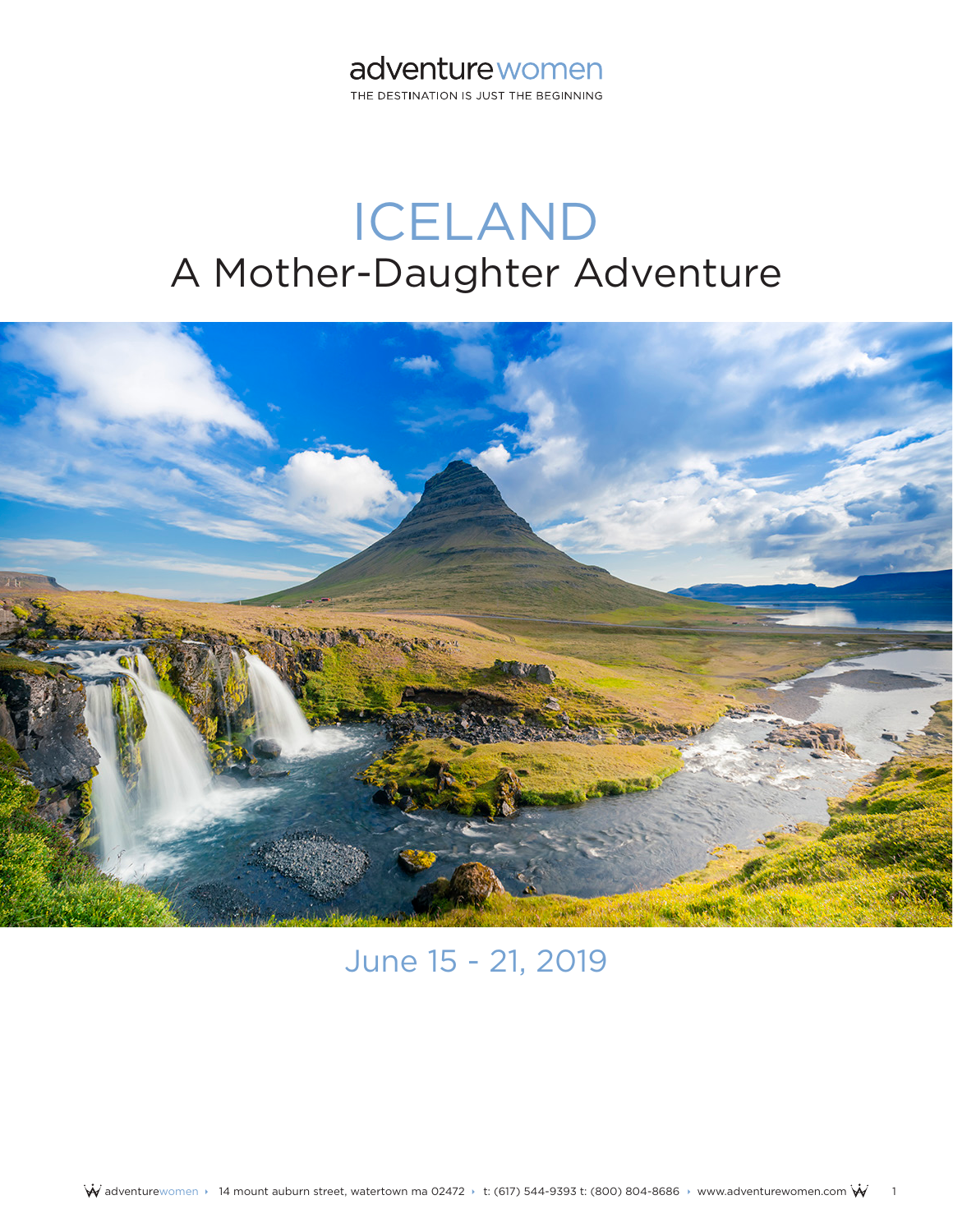THE DESTINATION IS JUST THE BEGINNING

# ICELAND A Mother-Daughter Adventure

June 15 - 21, 2019

## TRIP HIGHLIGHTS

- A cultural and multi-activity discovery of a pure, natural, and unspoiled land
- Take a thrilling ATV ride through rugged terrain on a volcanic peninsula
- ` Hike in Snæfellsjökull National Park, exploring moss-covered lava fields, pebbled beaches, and imposing cliffs
- Take in the natural beauty of Þingvellir National Park and Gullfoss Waterfall
- Ride on horseback to the Secret Lagoon and relax in the hot springs



## TRIP ROUTE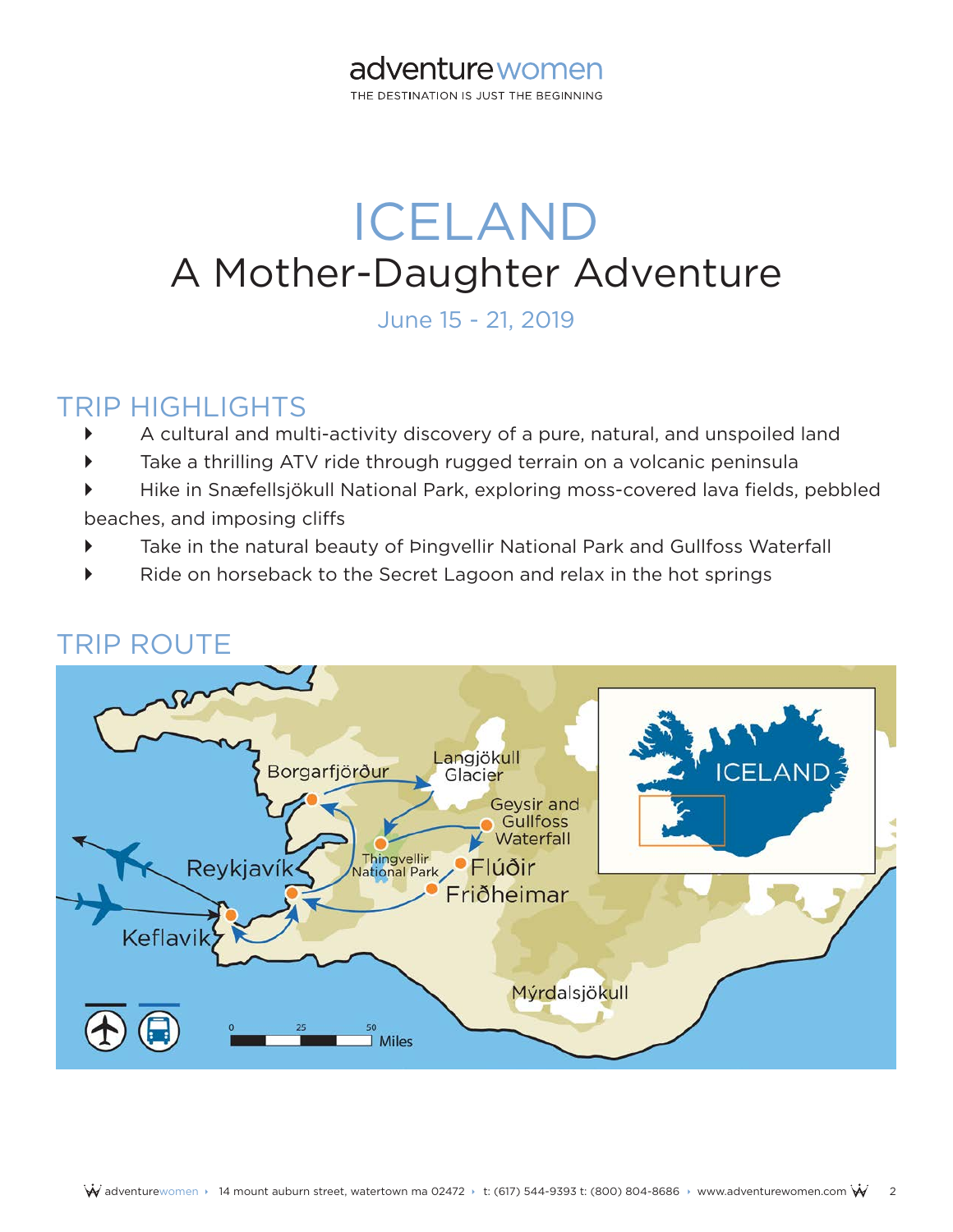THE DESTINATION IS JUST THE BEGINNING

# ICELAND A Mother-Daughter Adventure

June 15 - 21, 2019

## QUICK VIEW ITINERARY

- Day 1: arrive Reykjavík, visit Reykjanes Peninsula, ATV ride, afternoon food tour
- Day 2: visit Snæfellsnes National Park, enjoy a boat trip in Breiðafjörður Bay
- Day 3: visit a Lava Cave, visit a goat farm, Europe's largest natural hot spring
- Day 4: snowmobiling, explore Thingvellir National Park
- Day 5: horseback ride to the Secret Lagoon, lobster feast!
- Day 6: see an Icelandic horse show, afternoon to explore, farewell dinner
- Day 7: visit the Blue Lagoon, depart for the US

## TRIP PRICE

Main Trip: \$5,590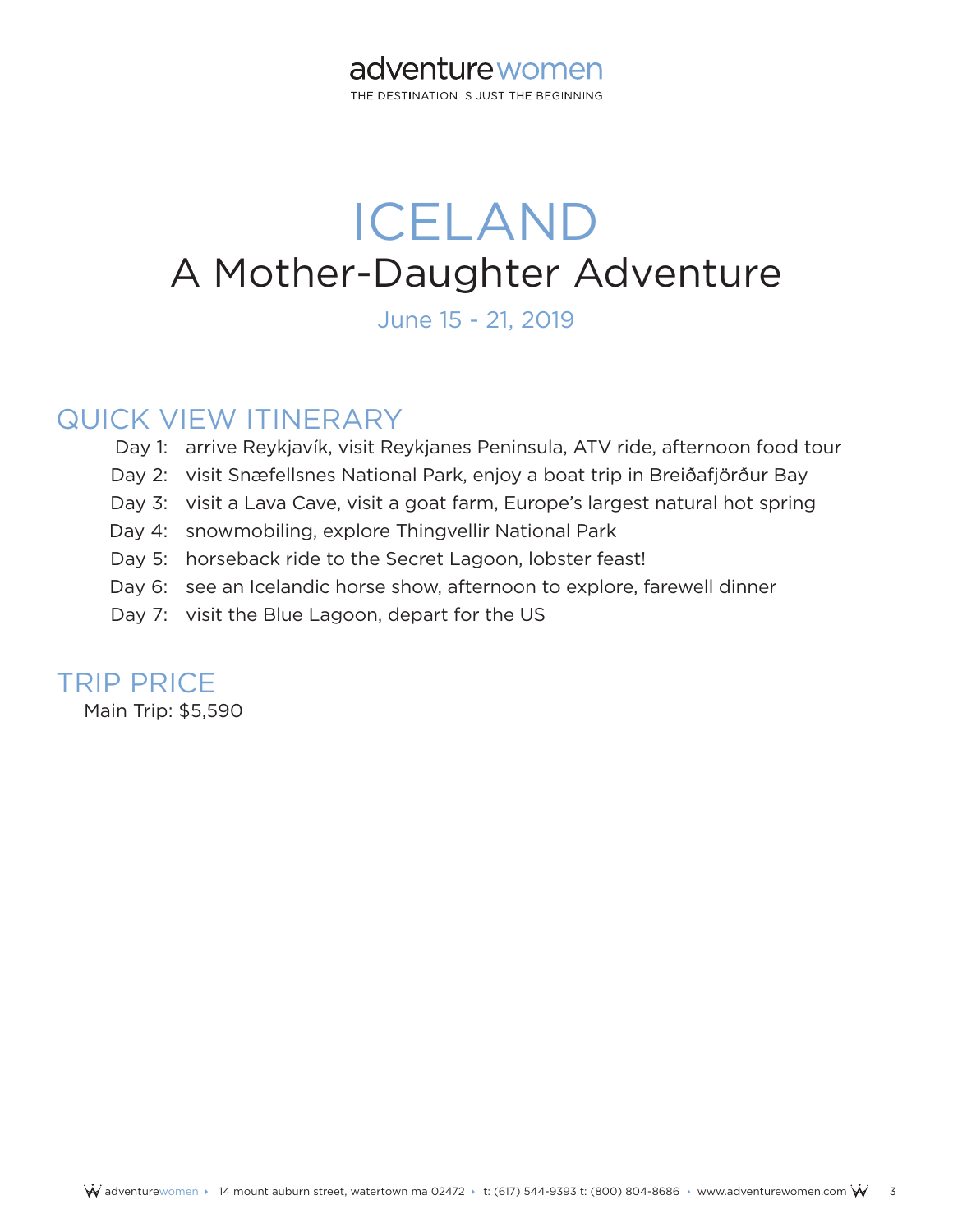THE DESTINATION IS JUST THE BEGINNING

## **your adventure in depth**

**DAY 1 Saturday** 6/15/19

## A Mother-Daughter Adventure ICELAND June 15 - 21, 2019

# Arrive in Reykjavík

Velkomin! As the Iceland summer sun skims the midnight horizon, sunset melts into sunrise in this country of lush meadows and snowcapped mountains, hot springs and geysers, braided flood plains, frozen lava fields, and glaciers on top of volcanoes. You will hear stories of the Saga ages and the island's Viking history, learn about Icelandic traditions and way of life and see where the world's first parliament was held. You also get to see life in today's countryside, and view homesteads of the "hidden people"— the elves, trolls, and ghosts, who have set their historic mark on this fascinating and surreal landscape.

| Arrival and<br><b>Meet Guide</b>  | After meeting as a group for the first time at the<br>airport, you will be met and welcomed by your<br>Icelandic guide, and transferred to the northern-<br>most capital in the world, Reykjavík.                                                                                                                                                                                                                                                                                                                          |
|-----------------------------------|----------------------------------------------------------------------------------------------------------------------------------------------------------------------------------------------------------------------------------------------------------------------------------------------------------------------------------------------------------------------------------------------------------------------------------------------------------------------------------------------------------------------------|
| Reykjanes<br>Peninsula            | Go on a sightseeing tour on the Reykjanes<br>peninsula, with its vast lava fields and geothermal<br>activity. Go from the bridge between the continents<br>to the Reykjanes Lighthouse, situated on the<br>breathtaking coastline, and then to Grindavik harbor<br>for a welcome breakfast in a local cafe.                                                                                                                                                                                                                |
| <b>ATV Ride</b>                   | Breakfast is followed by a thrilling (one hour) ATV<br>ride through the rugged terrain of the volcanic<br>peninsula. Quad biking in Iceland is a fun activity,<br>and the ATVs are automatic and easy to drive, so no<br>experience is needed. The ride takes you through<br>various lava-fields and the old harbor. You'll ride<br>through rocky mountain paths towards the summit<br>of Mt. Hagafell, with 360 degree panoramic views<br>and be able to see the Blue Lagoon, volcanic<br>craters, and Mt.Fagradalsfjall. |
| Visit to<br>Hafnarfjörður<br>Town | Visit Hafnarfjörður town, one of Iceland's most<br>important ports long before Reykjavík was even a<br>village. It is picturesquely located among craggy<br>lava fields, and has a thriving port and fishing<br>industry. Learn about the "hidden people", the elves<br>and dwarfs, who are so closely knit into traditional                                                                                                                                                                                               |

Icelandic history.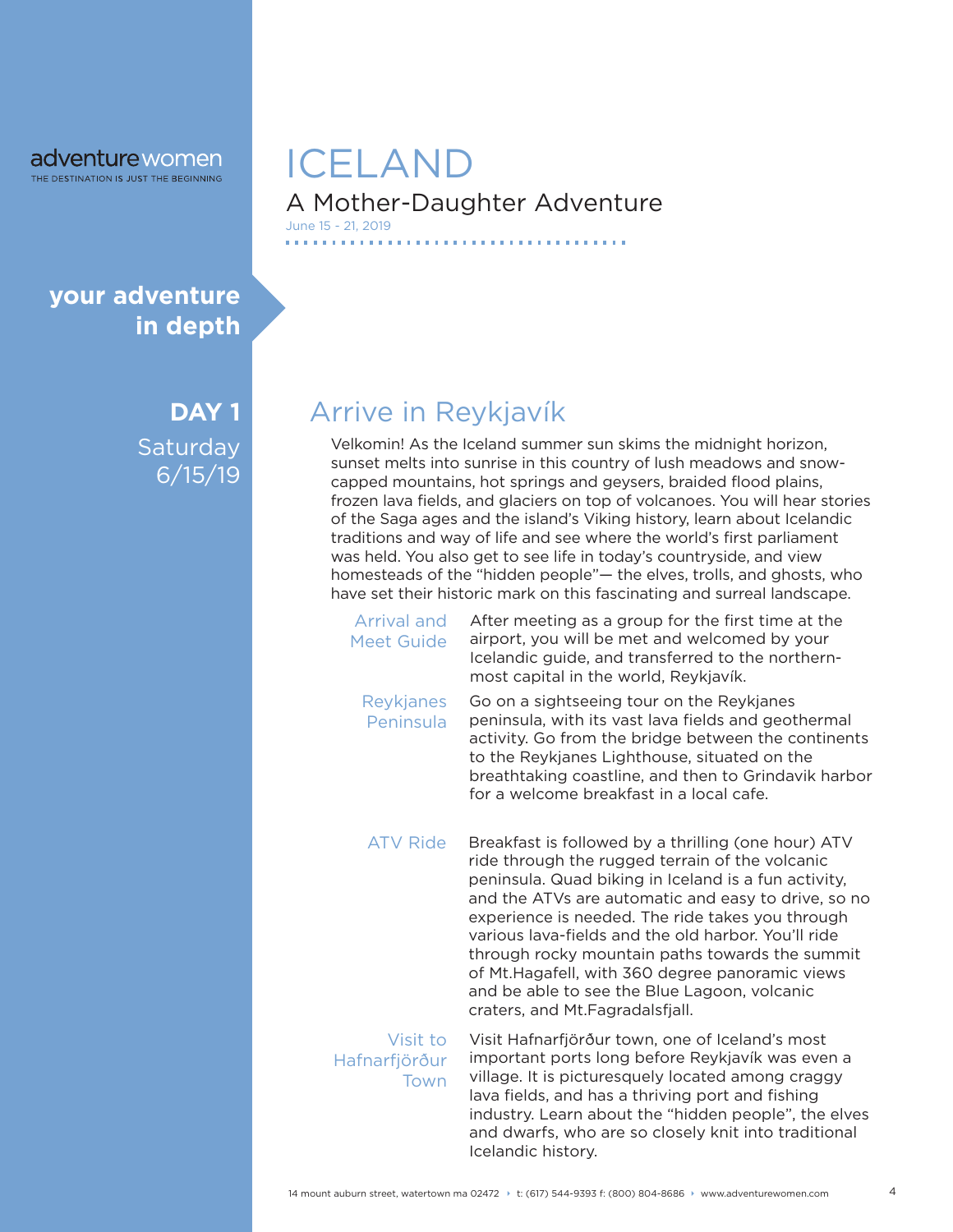#### A Mother-Daughter Adventure ICELAND June 15 - 21, 2019

### **your adventure in depth**

#### **DAY 1**

**Saturday** 6/15/19 Continued...

Arrive in Reykjavík - Continued

*<u><b>I I <i>I* **I** *I I I I I*</u>

Reykjavík Bus Tour and Afernoon of Food!

Enjoy a city sightseeing tour of Reykjavík by bus as well as a local food walk through the Old Harbour area. You will taste Icelandic delicacies and take a short tasting course at a local Icelandic cheese shop. Lastly, you will visit a chocolate factory for desert! Of course, you will also visit the Farmer´s market, an Icelandic design company and clothing brand, connecting heritage and modernity.

Check-In and **Dinner** 

Check-in at the hotel this afternoon for a welldeserved rest after a busy day! Dinner is on your own tonight in the hotel, or in one of Reykjavik's many restaurants.

breakfast, lunch Accommodations Skuggi Hotel Meals Included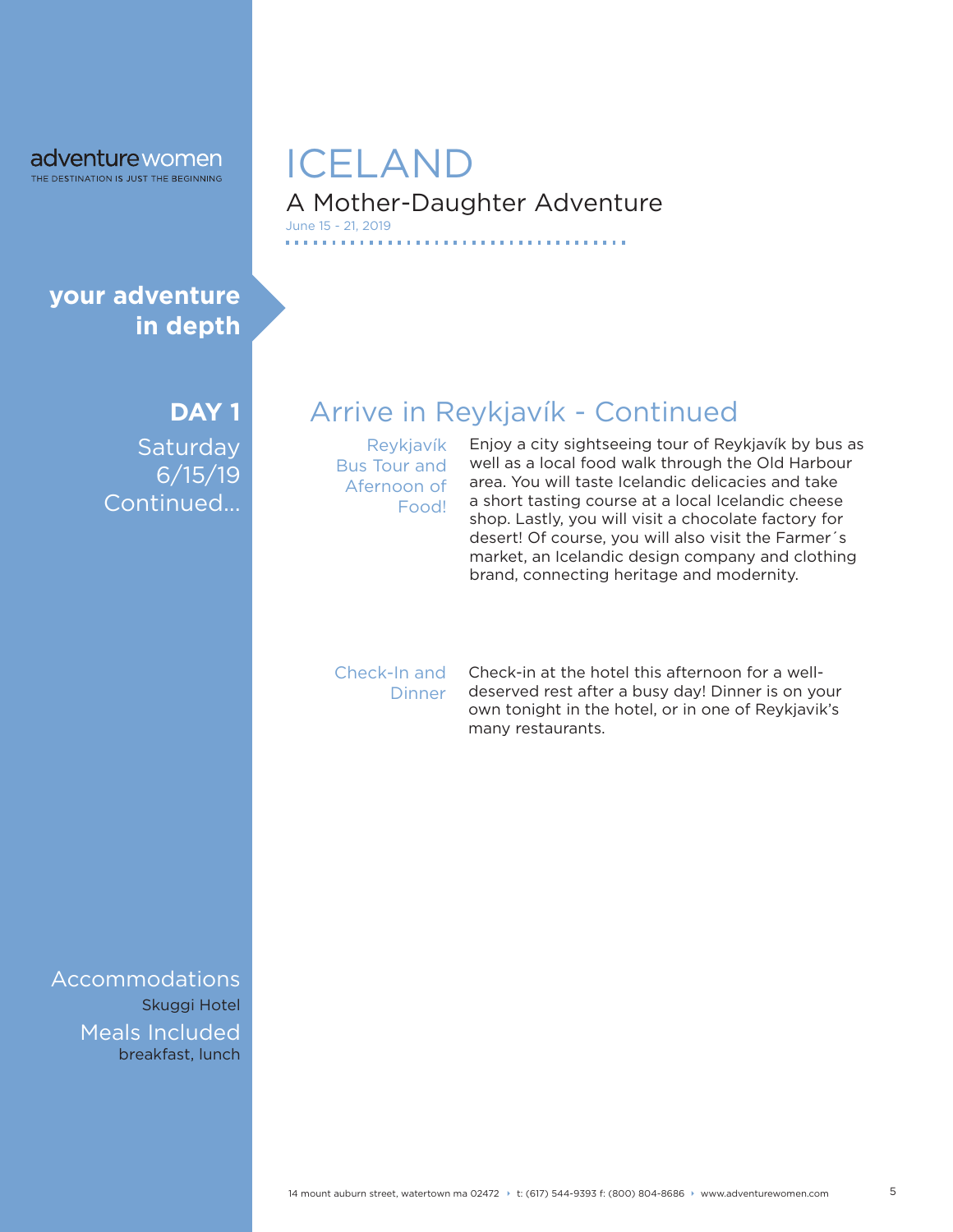## **your adventure in depth**

**DAY 2** Sunday 6/16/19

breakfast, dinner Accommodations Meals Included Hotel Húsafell

## A Mother-Daughter Adventure ICELAND June 15 - 21, 2019

## Reykjavík to Reykholt via Snæfellsnes Peninsula

. . . . . . . . . . . . . . . . . .

Stretching from soaring peaks on its eastern boundary to the ghosthaunted shores of the Atlantic in the west, Snæfellsjökull National Park is a microcosm of Iceland's bewitching geography. Its crowning glory, Snæfellsjökull Glacier, rises 4,800 feet above sea level; its underlying volcano has been dormant for nearly 1,800 years.

| Leave<br>Reykjavík                         | Head out early this morning and drive under the sea<br>tunnel to the Snæfellsnes peninsula.                                                                                                                                                                                                               |
|--------------------------------------------|-----------------------------------------------------------------------------------------------------------------------------------------------------------------------------------------------------------------------------------------------------------------------------------------------------------|
| <b>Snæfellsnes</b><br><b>National Park</b> | Spend most of your day driving and walking in<br>Snæfellsnes National Park. You'll get stunning<br>views all along the way. Declared a National Park in<br>2001, the area has an astonishing variety of natural<br>landscapes, including moss-covered lava fields,<br>pebbled beaches, and rugged cliffs. |
| Lunch                                      | Enjoy lunch on your own today at a local cafe.                                                                                                                                                                                                                                                            |
| Breiðafjörður<br><b>Bay Boat Trip</b>      | Board a boat for an unforgettable trip on<br>Breiðafjörður Bay where you will cruise between<br>countless islands populated by millions of birds.<br>On the way back to shore, you will see fishermen<br>returning with their catch of the day.                                                           |
| Dinner                                     | Drive about two hours from the park to your hotel.<br>Enjoy dinner as a group.                                                                                                                                                                                                                            |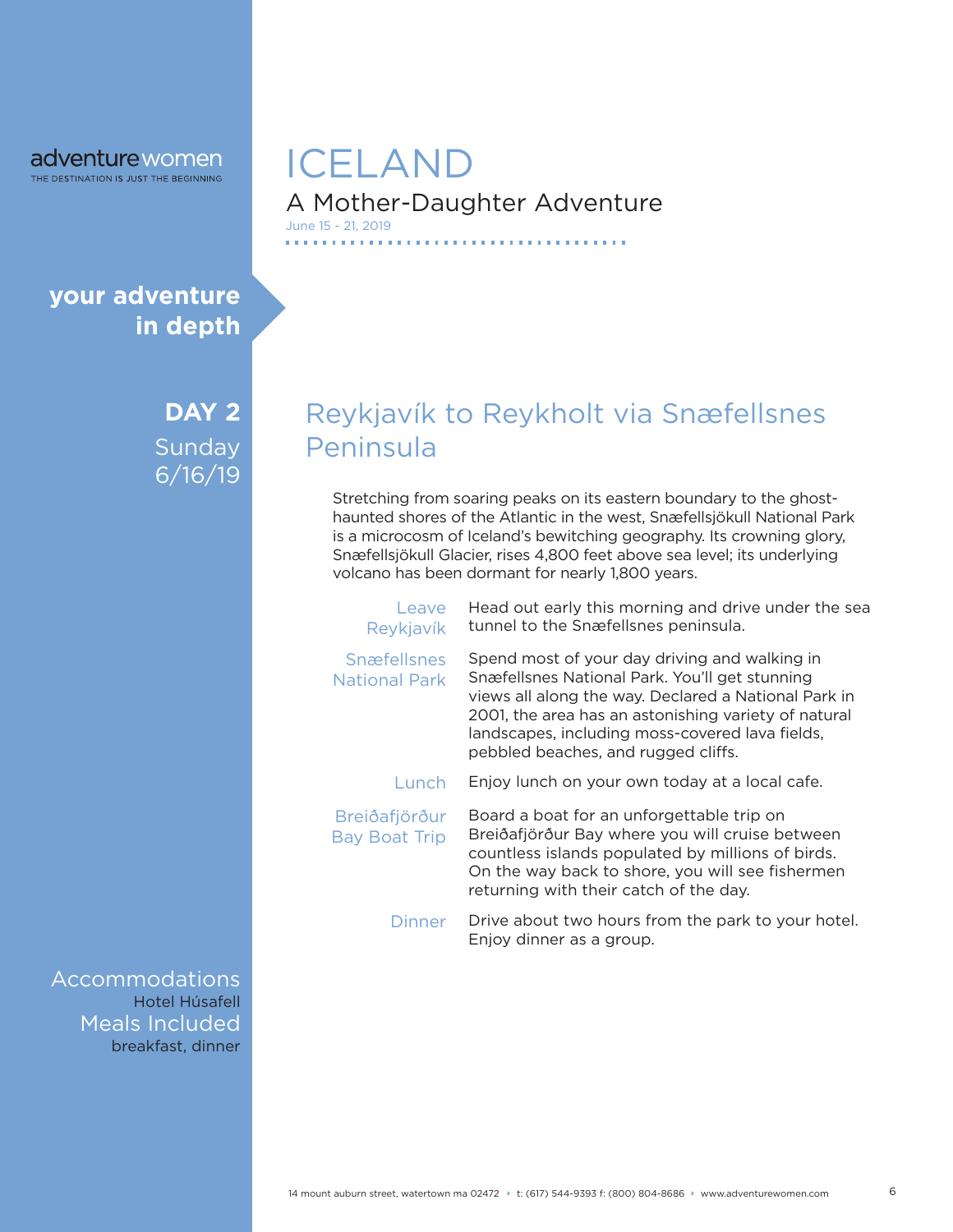### A Mother-Daughter Adventure ICELAND June 15 - 21, 2019

**your adventure in depth**

> **DAY 3** Monday 6/17/19

Hotel Húsafell Accommodations

> breakfast, dinner Meals Included

# Reykholt

**CONTRACT** 

The town of Reykholt—a little hamlet set in the wide open spaces of a fertile, pastoral valley—is a highlight of any visit to the west coast.

| Snowmobile<br><b>Experience</b>                                         | Start today with a thrilling experience, going by<br>snowmobile at the top of Langjökull glacier and into<br>a man-made ice tunnel, which takes you right into<br>the blue ice. A once-in-a-lifetime experience!                                                                                                                                                |
|-------------------------------------------------------------------------|-----------------------------------------------------------------------------------------------------------------------------------------------------------------------------------------------------------------------------------------------------------------------------------------------------------------------------------------------------------------|
| Lunch                                                                   | Enjoy lunch on your own today at a local restaurant.                                                                                                                                                                                                                                                                                                            |
| Visit a Goat<br>Farm                                                    | Stop for a visit with Johanna Bermann at her<br>Icelandic goat farm. In the year 2000, Johanna<br>secured the last 4 hornless goats in Iceland, then<br>on the brink of extinction, and bred them back<br>to a sustainable population. She established the<br>Icelandic Goat Conservation Center, and there are<br>now over 800 Icelandic goats in the country! |
| Visit the<br>Snorrastofa<br><b>Museum</b>                               | Arriving in Reykholt, you will visit the Snorrastofa<br>Museum. This fascinating and excellent museum is<br>the best place to learn about Iceland's rich history of<br>saga events, characters, and writing.                                                                                                                                                    |
| Local<br><b>Brewery</b>                                                 | Visit a local brewery at Steðji farm. This is a fun way<br>to get to know Icelandic beer culture, see how beer<br>is brewed, and taste the delicious, local, glacier-<br>water-brewed beer.                                                                                                                                                                     |
| <b>Visit Europe's</b><br>Largest<br><b>Natural Hot</b><br><b>Spring</b> | End the day by soaking in the Krauma Spa at<br>Deildartunguhver, the largest natural hot spring<br>in Europe. Drawing on the geothermal reserves of<br>the area, it pumps out a staggering 180 liters of<br>boiling water each second, and the billowing clouds<br>of steam created by this mighty fissure are truly<br>impressive.                             |
| Dinner                                                                  | Drive back to your hotel and enjoy dinner as a group.                                                                                                                                                                                                                                                                                                           |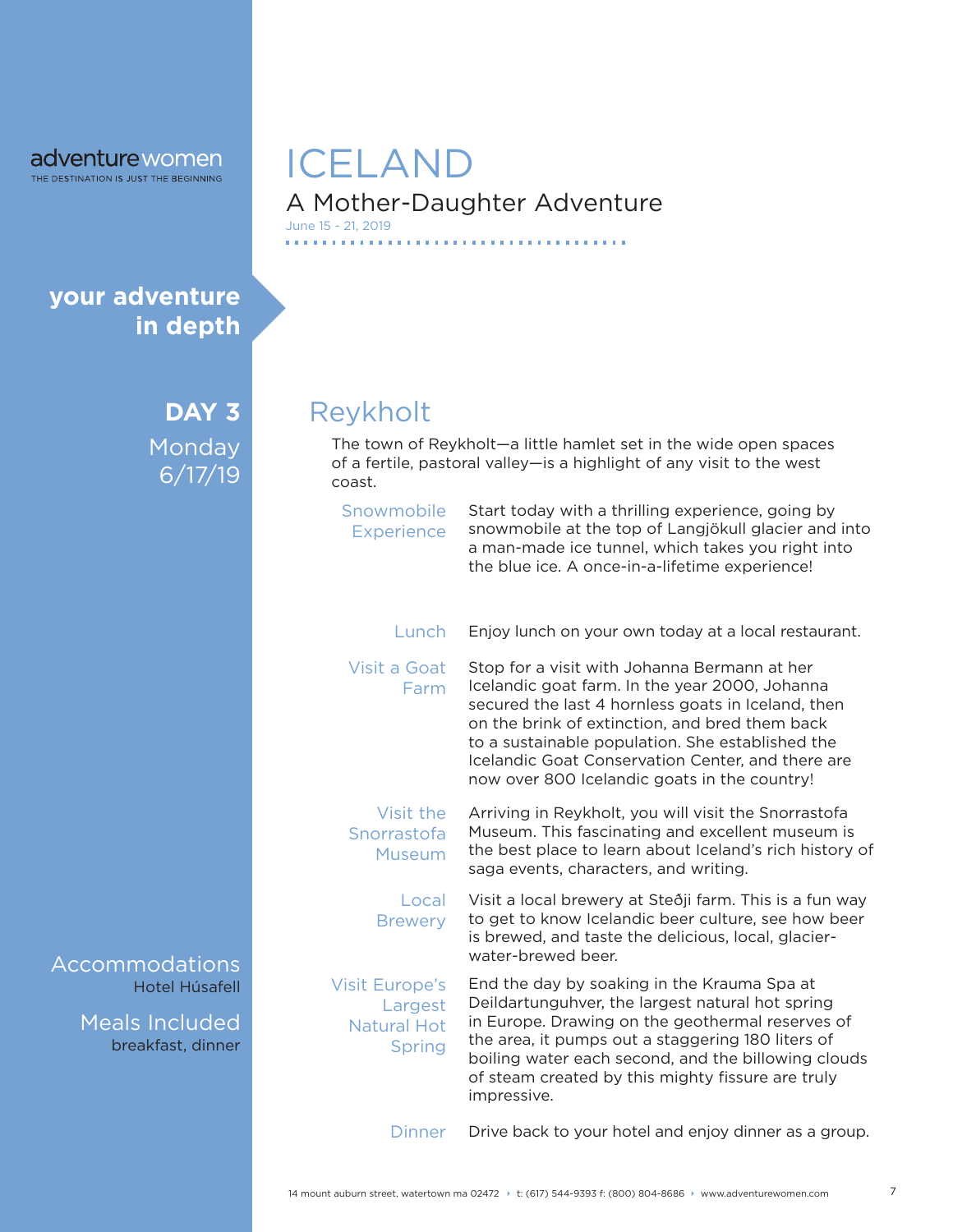## **your adventure in depth**

**DAY 4** Tuesday 6/18/19

Hotel Flúdir Accommodations

breakfast, lunch, dinner Meals Included

## A Mother-Daughter Adventure ICELAND June 15 - 21, 2019

Reykholt to Flúdir

. . . . . . . . . . . .

Welcome to this charming village of Flúdir, with its rolling hills, streams, geothermal springs, greenhouses and mild weather. It's the ideal location for our explorations of the Golden Circle, and to simply enjoy this area's beauty.

. . . . . . . . . . . . . . . .

| <b>Visit Cave</b><br>Víðgelmir                                       | Visit the largest and most spectacular Lava Cave<br>in Iceland this morning, Cave Víðgelmir. Hailed as<br>the mightiest of Iceland's caves, its diversity and<br>grandeur is unrivalled. Just shy of 5,250 feet, the<br>cave features amazing colors and lava formations<br>that lurk in the depths of the earth.                                                                                                                                                         |
|----------------------------------------------------------------------|---------------------------------------------------------------------------------------------------------------------------------------------------------------------------------------------------------------------------------------------------------------------------------------------------------------------------------------------------------------------------------------------------------------------------------------------------------------------------|
| <b>Drive</b><br>through the<br>Kaldidalur<br>Valley                  | Drive through the haunting and barren beauty of<br>the Kaldidalur Valley along the "notorious" mountain<br>road. You will pass four glaciers, then travel through<br>a vast gray desert where ferocious sandstorms can<br>appear in seconds, transforming what was once a<br>clear vista of majestic ice caps and volcanic sands<br>into an impenetrable cloud of grit and dirt. As the<br>route climbs along the ridge, it affords spectacular<br>views of the glaciers. |
| Thingvellir<br><b>National Park</b>                                  | Your next destination is historic Thingvellir<br>National Park. You will see the spectacular natural<br>amiptheater, where almost every important moment<br>in Iceland's history has taken place. Thingvellir sits<br>right on top of the Mid-Atlantic Ridge, and you can<br>clearly see the dividing plates and the lake-filled-<br>valley that has developed between the plates.                                                                                        |
| <b>Great Geysir</b><br><b>Hot Spring</b><br>and Gulfoss<br>Waterfall | Continue on to the Great Geysir hot spring area and<br>Gullfoss Waterfall (the Golden Waterfall), two of<br>Iceland's most famous sights. Although the Great<br>Geysir itself has been inactive since the 1960s, its<br>neighbor geyser, Storokkur, fires off a 30-meter-high<br>spout every few minutes.                                                                                                                                                                 |
| <b>Dinner</b>                                                        | Dinner tonight is at the hotel, with local slow food<br>specialties!                                                                                                                                                                                                                                                                                                                                                                                                      |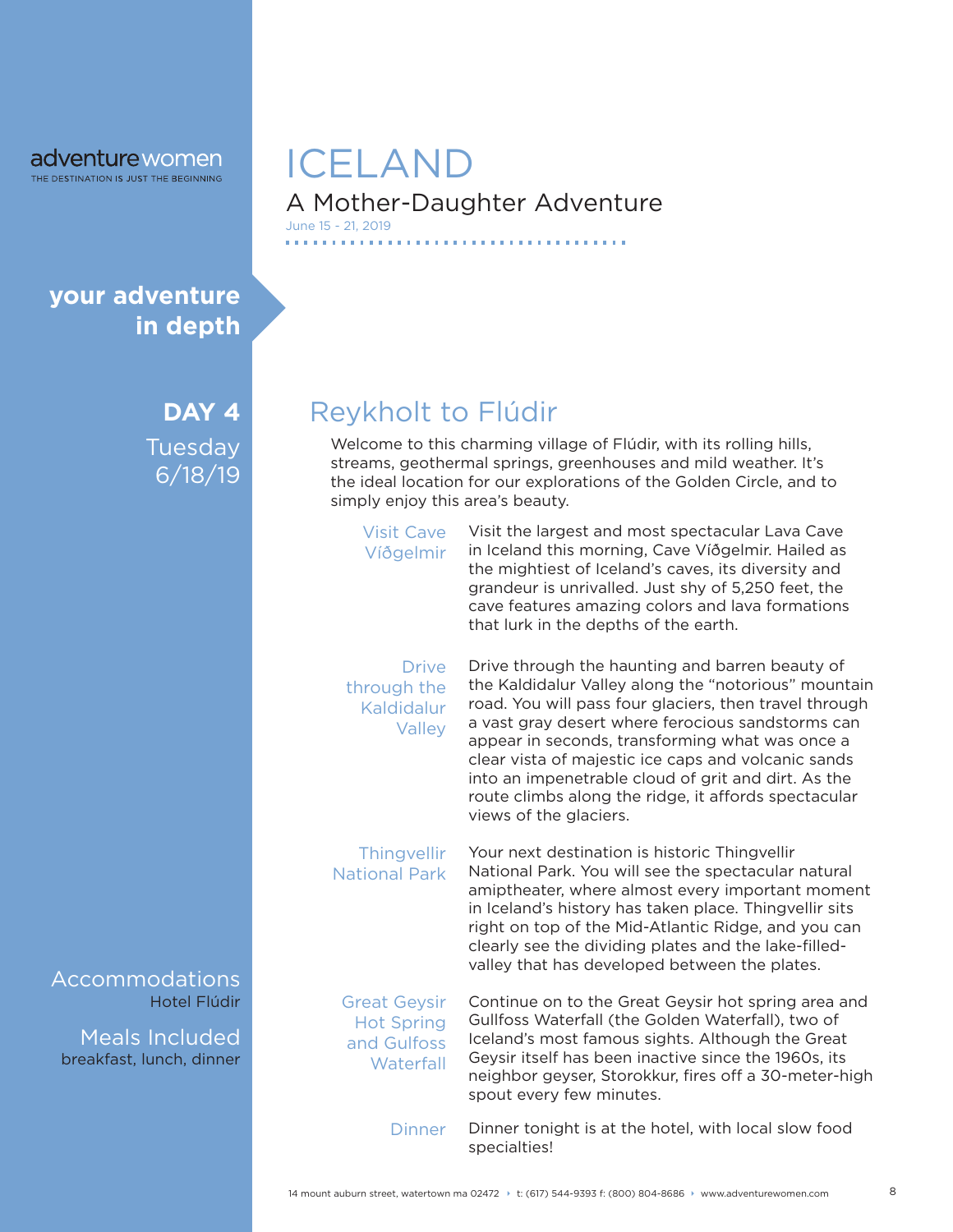### A Mother-Daughter Adventure ICELAND June 15 - 21, 2019

**your adventure in depth**

> **DAY 5 Wednesday** 6/19/19

Flúdir

Enjoy another spectacular day in the area of Flúdir.

**Horseback** Ride and Þjórsárdalur **Valley** 

Head to the farm Syðra-Langholt, where the young couple Arna and Steini and their team await you for a super ride on the famous, gaited Icelandic horse! We ride for 1.5 hours on a good trail from the farm and might even be crossing a river on our sturdy horse.

From the farm we drive toward the Þjórsárdalur valley with a stop at the beautiful Hjálparfoss waterfall. We leave our car at the Viking ruins (Stöng) and walk along to the paradise valley Gjáin. Gjáin is a tiny valley with lots of small picturesque waterfalls, clear, tranquil ponds and amazing delicate volcanic structures. It is a beautiful sample of everything Icelandic nature has to offer.

Enjoy a special picnic lunch in an Icelandic forest.

Secret Lagoon Ride and Soak

On our way back to the hotel we soak into the natural hot springs of the Secret Lagoon. The pool's steam rising into the air gives it a magical feeling, and the temperature of the hot springs water stays at 100-104 degrees Farenheit all year round. Changing rooms with showers are on site.

**Lobster** Feast

End this wonderful day with an amazing lobster feast at Restaurant Mika, where they specialize in "... a culinary journey of famous lobster dishes and handmade chocolate."

Hotel Flúdir Accommodations

breakfast, lunch, dinner Meals Included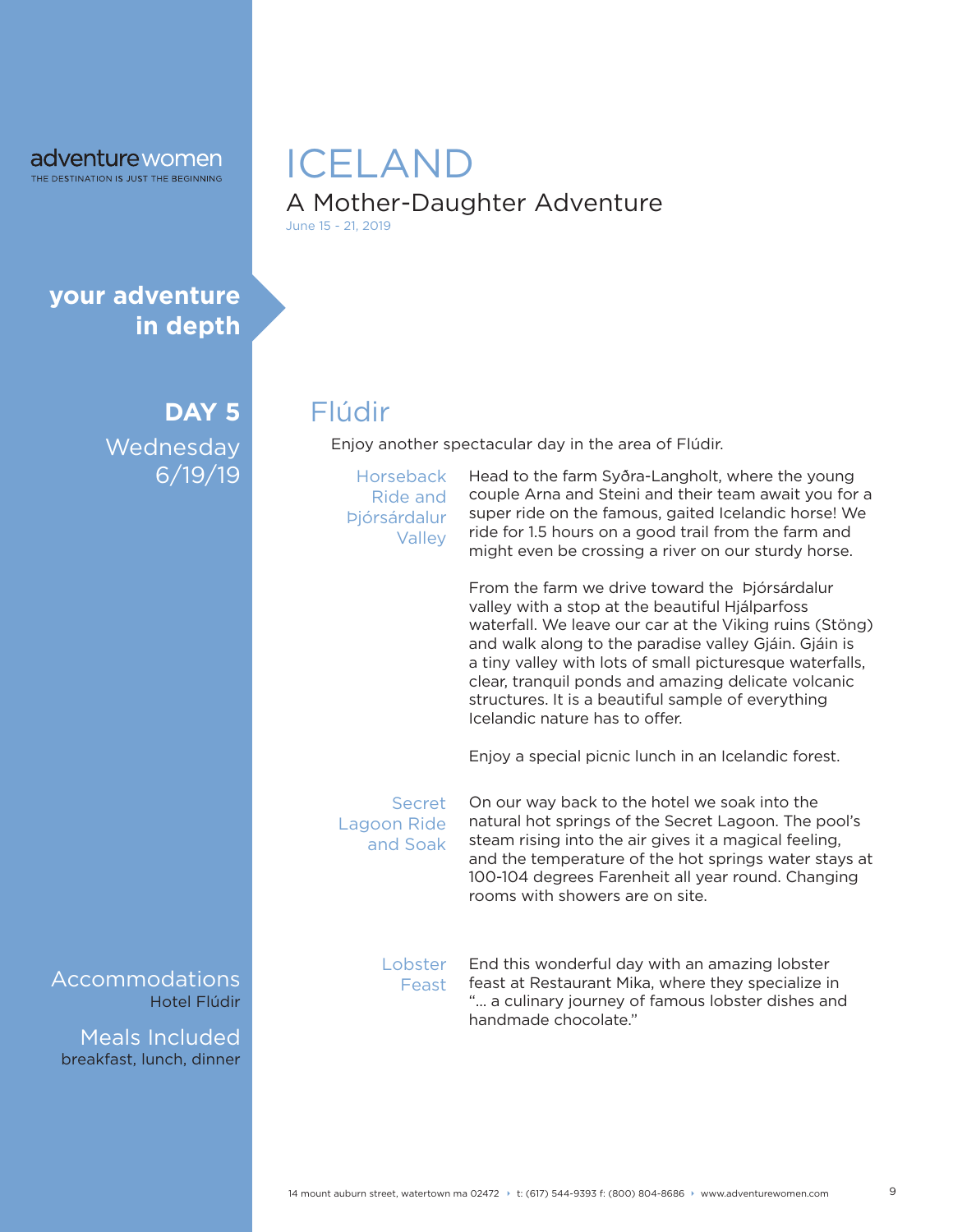### A Mother-Daughter Adventure ICELAND June 15 - 21, 2019

**your adventure in depth**

> **DAY 6 Thursday** 6/20/19

Flúdir to Reykjavík

Head from Flúdir back to Reykjavík today.

Hydroponic **Geothermal Tomatoes** and a Horse Show

After breakfast and check-out from the hotel, go by bus to Friðheimar, a charming farm where tomatoes are grown in geothermally heated greenhouses, and the farm also breeds and raises prize winning Icelandic horses! Here you'll see a beautifully arranged Icelandic horse show with music and Icelandic flags. Lunch is on your own today at the cozy Greenhouse restaurant.

Relax or Chose an **Optional** Activity

Drive just one hour back to Reykjavik and check into the hotel. For the afternoon, you can either relax, explore Reykjavik, or choose to continue your adventure with various optional tours (at an additional cost), such as whale watching, that you can do on your own from the hotel.

Enjoy a celebratory and festive Farewell Dinner to celebrate the end of a fantastic adventure! Farewell Dinner

Skuggi Hotel Accommodations

> breakfast, dinner Meals Included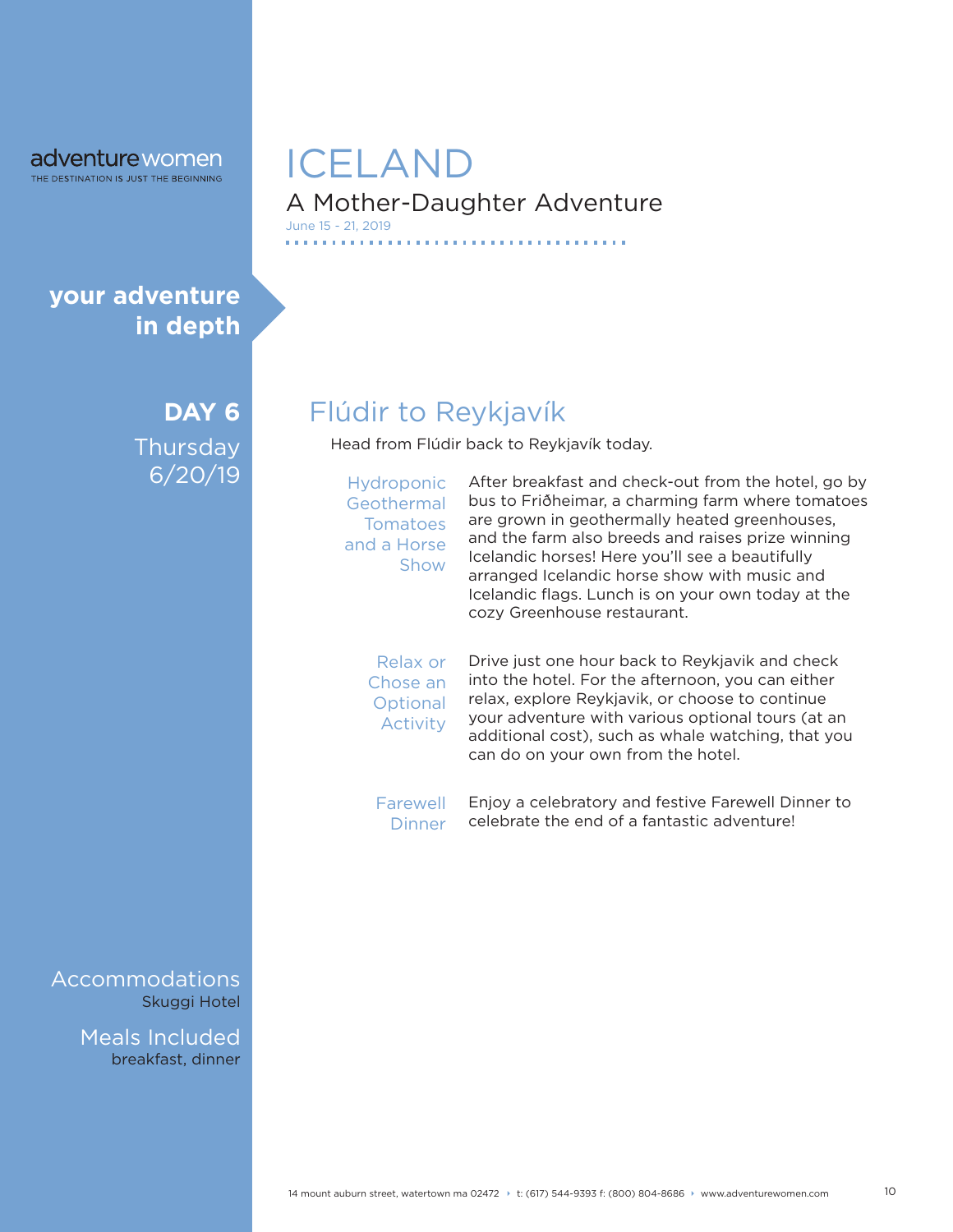## **your adventure in depth**

**DAY 7** Friday 6/21/19

Meals Included breakfast

## A Mother-Daughter Adventure ICELAND June 15 - 21, 2019

Reykjavík and Depart

The Blue Lagoon geothermal spa is one of the most visited attractions in Iceland. The spa is located in a lava field in Grindavík on the Reykjanes Peninsula, southwestern Iceland. The warm waters are rich in minerals like silica and sulfur and bathing in the Blue Lagoon is reputed to be beneficial for the skin. The water temperature in the bathing and swimming area of the lagoon averages from 99–102°F.

This morning you will have plenty of leisure time to shop, walk, and sightsee in Reykjavík. Free Morning Depart Reykjavík and spend time at the famous Blue Lagoon, for a soak in the warm, mineral rich waters of this surreal outdoor spa. Blue Lagoon Lunch is available at the Blue Lagoon, optionally served in the lagoon on floating tables, or in the dining room. **Lunch** 

For those on Icelandair flights, which leave early evening, you will be transferred to the airport late afternoon from the Blue Lagoon Spa. If you are on a Delta flight, which departs in the morning, you will be transferred to the airport from your hotel in Reykjavik in the morning, unless you decide to stay longer in order to do the Blue Lagoon Spa experience. Note About **Flights** 

Please note: AdventureWomen will attempt to adhere to the itinerary as much as possible. However, certain conditions (political, climatic, environmental, and cultural) may necessitate changes in the itinerary. AdventureWomen reserves the right to alter any itinerary at any time, if necessary. We will attempt to notify participants of changes as far in advance as possible. Costs incurred by such changes will be the responsibility of the participants.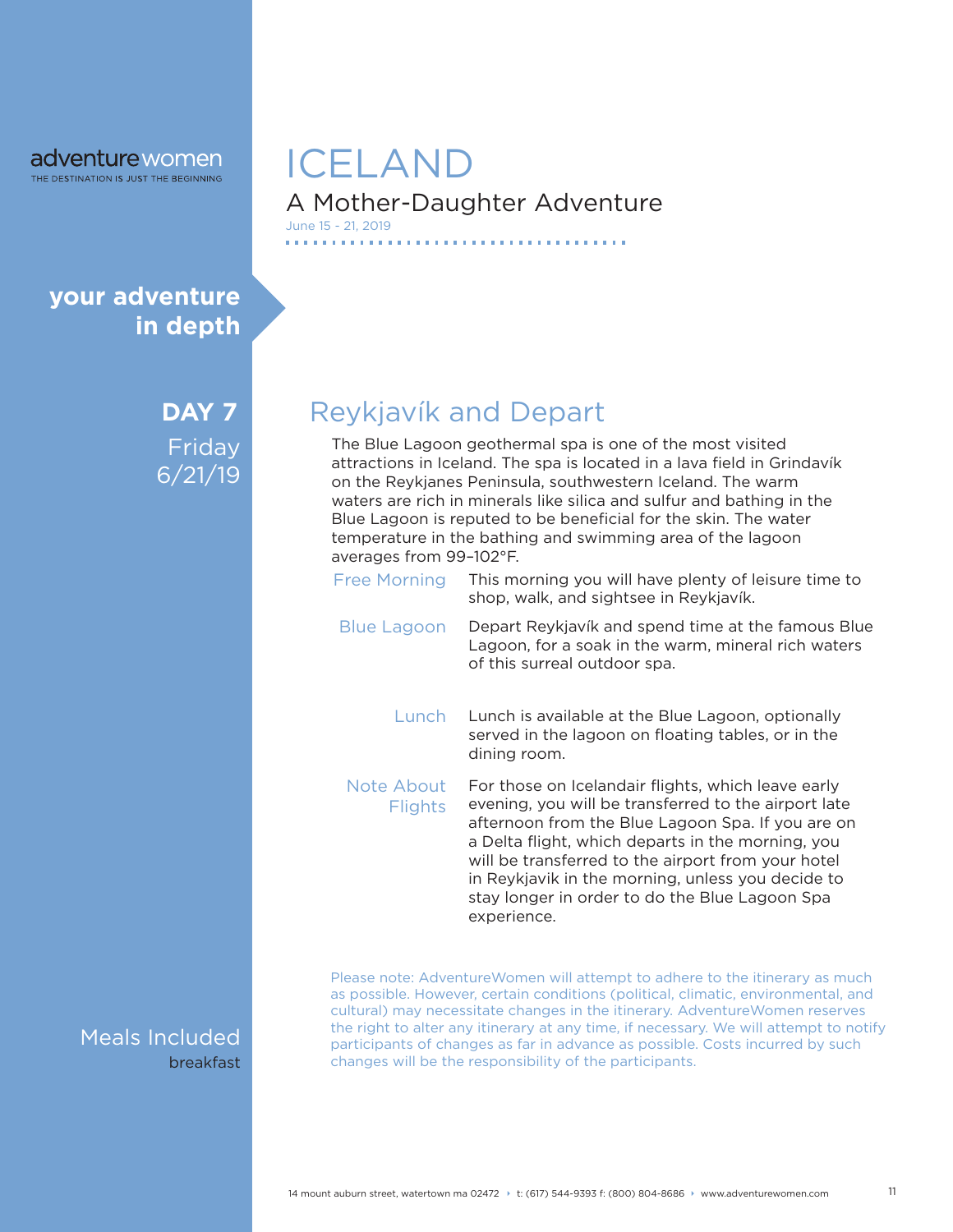#### A Mother-Daughter Adventure ICELAND June 15 - 21, 2019

**your adventure in depth**

# Accommodation Details

Skuggi Hotel

Skuggi Hótel is a brand new hotel in Reykjavik's city center. Its timeless, modest, and clear-cut design reflects the style of the hotel. All rooms are welldesigned and equipped with standard amenities for a comfortable stay.

The hotel is perfectly located near one of the oldest streets in Reykjavik, Hverfisgata, and is within walking distance from Iceland's main shopping street Laugavegur, which is home to a variety of designer shops, cafés, restaurants, gift shops, and exciting nightlife.

Hotel Húsafell

Conservative architecture in harmony with mother nature were the guidelines in the planning of Hotel Husafell. It is a unique natural gem in a magnificent landscape.

Hotel Flúdir is located in the quiet and charming village of Flúdir, with its rolling hills, streams, geothermal springs, greenhouses, and mild weather. It's the ideal location for your explorations of the Golden Circle, and to simply enjoy this area's beauty. Hotel Flúdir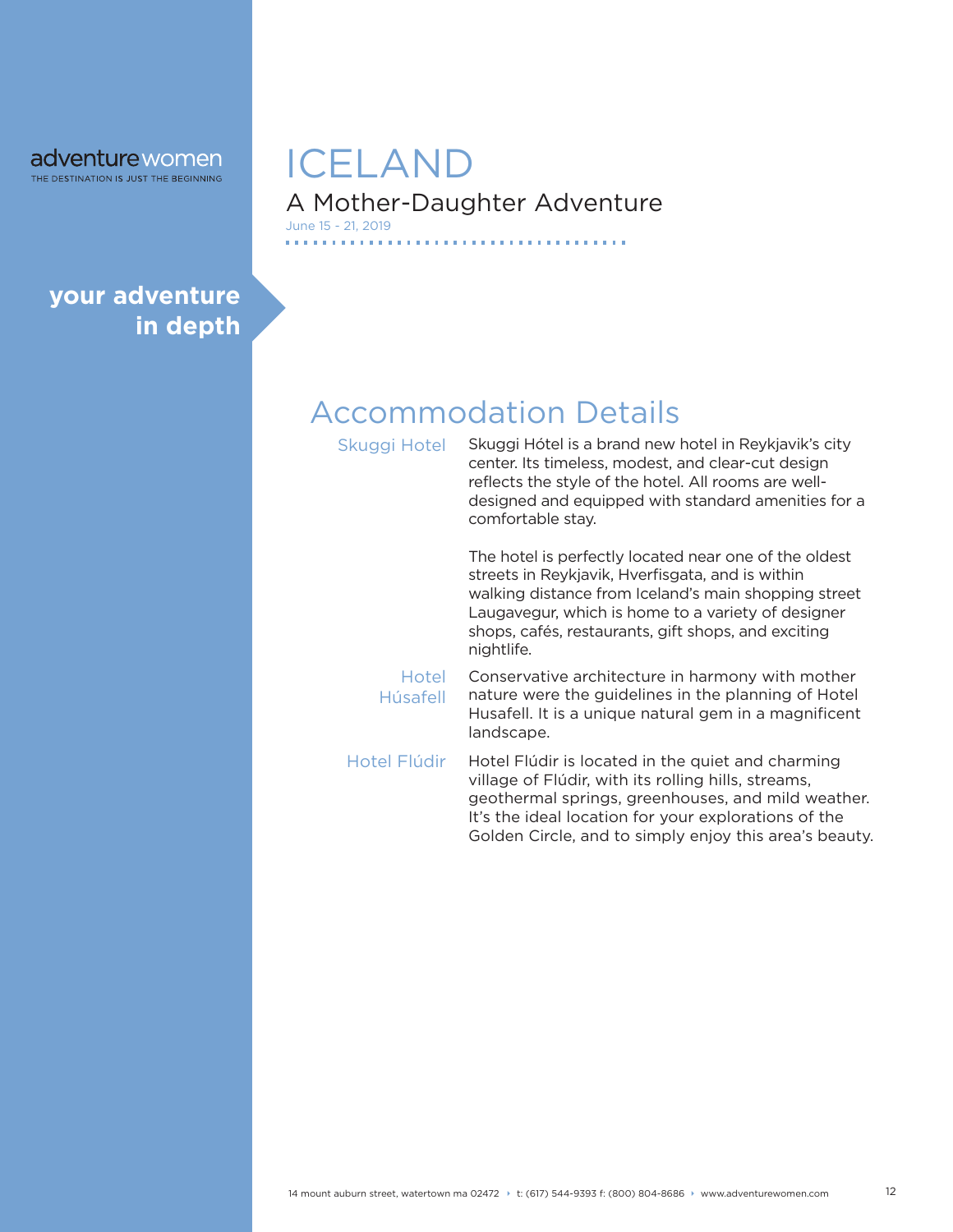THE DESTINATION IS JUST THE BEGINNING

# ICELAND

A Mother-Daughter Adventure June 15 - 21, 2019

## **your adventure in depth**

# Included/Not Included

#### Included:

. . . . . . . . . . . .

- ` All accommodations based on double occupancy
- $\blacktriangleright$  All meals as listed in the itinerary
- $\blacktriangleright$  All ground transportation
- $\blacktriangleright$  Fully-guided sightseeing as indicated in the itinerary

. . . . . . .

- $\triangleright$  English-speaking guide throughout the trip
- **Dimension Ambassador** Ambassador

#### Not Included:

- **International airfare**
- $\triangleright$  Optional activities as listed in the itinerary
- $\blacktriangleright$  Meals not specified in the itinerary
- $\blacktriangleright$  Alcoholic beverages not included above
- $\blacktriangleright$  Fees for passports, visas, or immunizations
- $\triangleright$  Cost of hospitalization or evacuation
- Items of a personal nature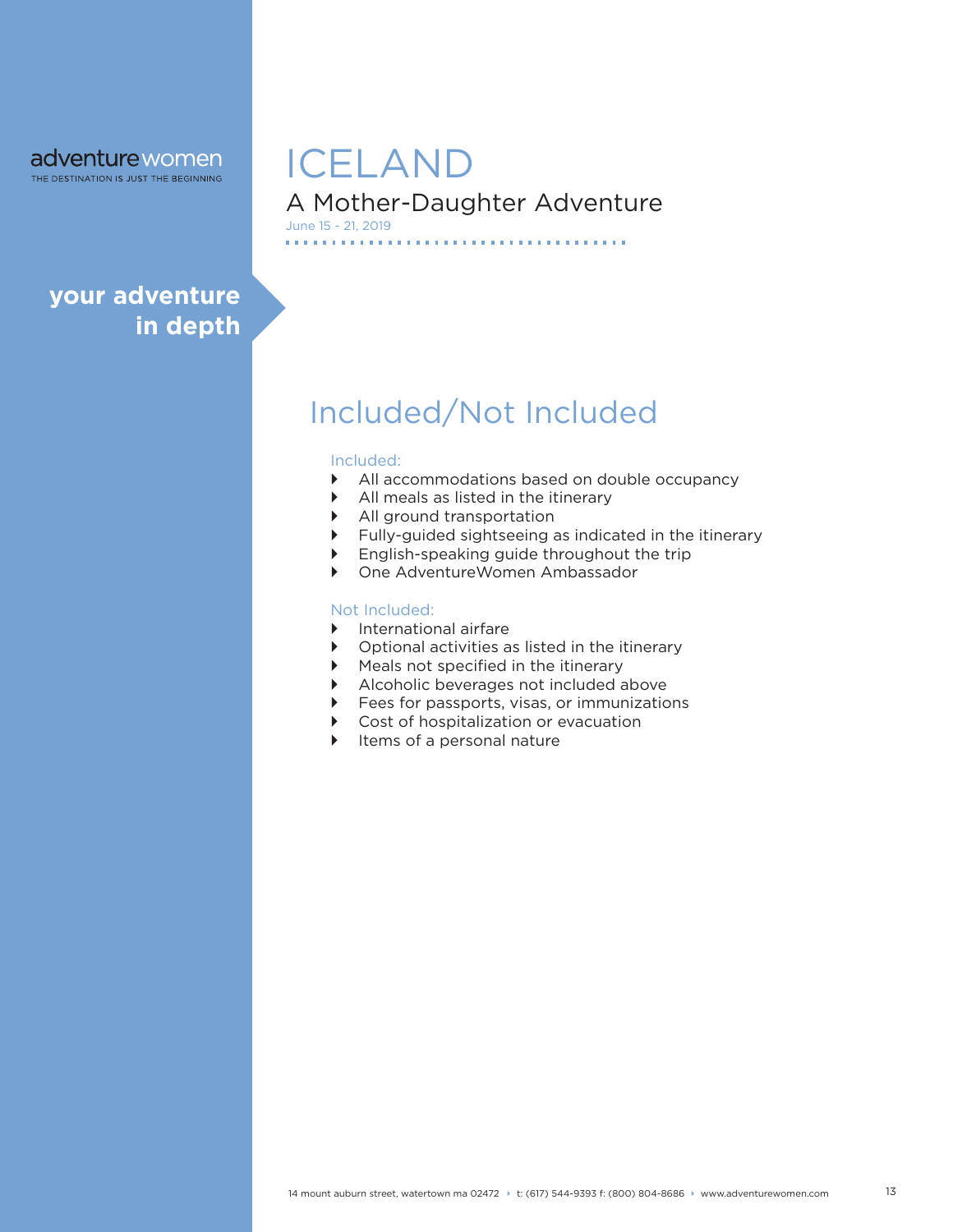THE DESTINATION IS JUST THE BEGINNING

## your adventure in depth

**is this trip right for me?**

> the important stuff

how do I get there?

> pack your bags!

the fine print

# A Mother-Daughter Adventure ICELAND

#### Activity Level:

June 15 - 21, 2019

Moderate **Active** High Energy Challenging

We rate this trip as Active. Our Active Adventures get you on your feet! You should be in good physical condition for these trips and comfortable walking on uneven surfaces, such as cobblestone streets, biking well-maintained paths and natural trails, or kayaking in calm waters.

We recommend training before your trip (with your doctor's permission!) to make the most of your adventure. We have a partnership with FitForTrips, a company that will design an individualized fitness plan for you with this itinerary in mind. Best of all, AdventureWomen guests get a 25% discount with the code FITWOMEN. Learn more at: https://fitfortrips.com/partners/adventure-women/

You should come with a flexible, adventurous, and enthusiastic spirit, and a wonderful sense of humor that adventure travel requires.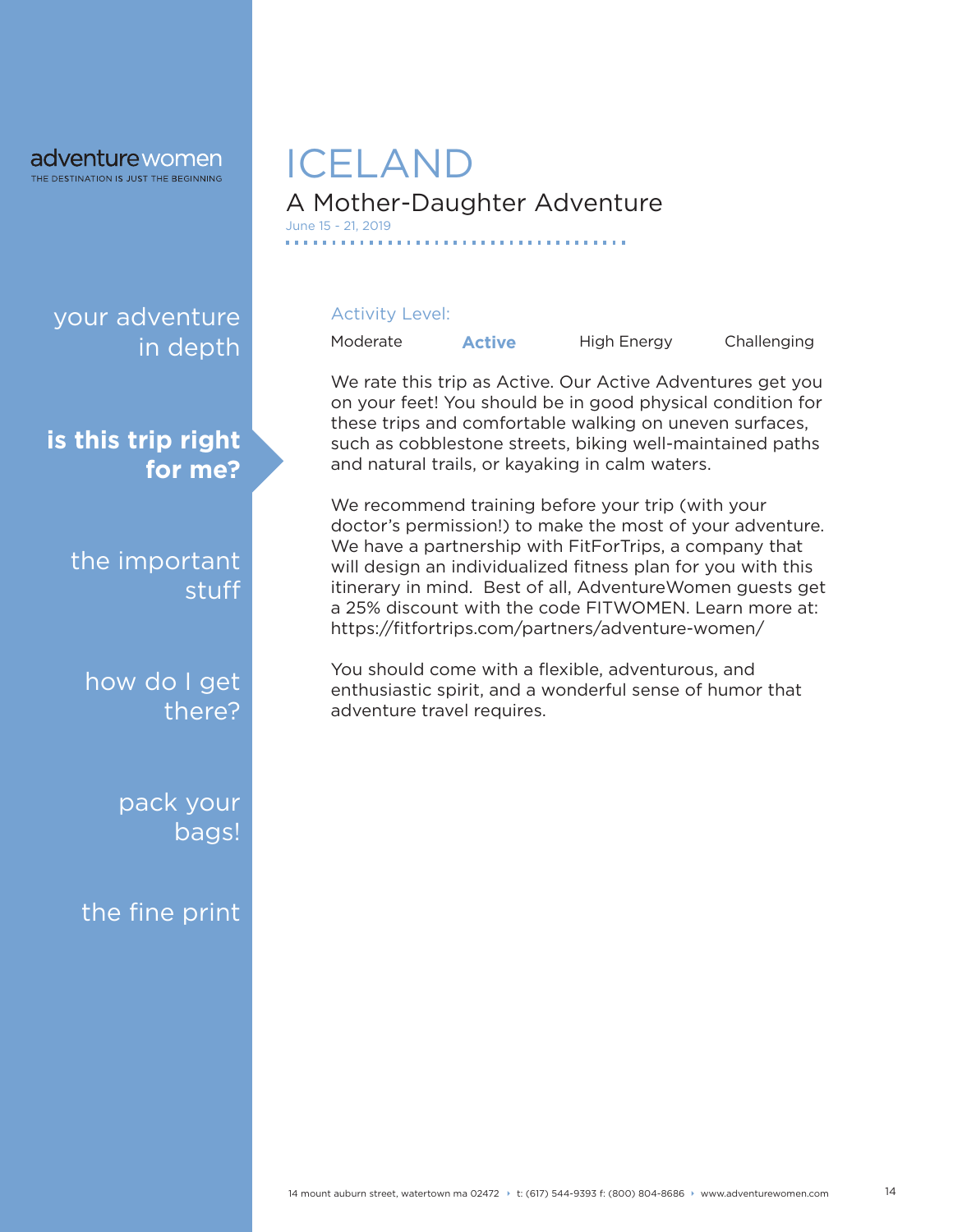THE DESTINATION IS JUST THE BEGINNING

your adventure in depth

is this trip right for me?

**the important stuff**

how do I get there?

> pack your bags!

the fine print

# ICELAND

A Mother-Daughter Adventure June 15 - 21, 2019

> Once you book, you will need to fill out and return to AdventureWomen:

- $\Box$  Information Form
- $\Box$  Booking Conditions Form
- $\Box$  Copy of Flight Information
- $\Box$  Copy of Issuing Page of Passport (photo page)

Final payment is due to AdventureWomen in a cash form (check, money order, or wire transfer) on or before March 17, 2019.

#### Passports and Visas:

Citizens of the United States must have a passport valid for six months beyond your travel dates with at least two blank facing pages. If you do not have a passport, please apply now!

#### Money:

Icelandic currency is the Krona. ATMs will be accessible most days of the trip. Credit cards can be used in most places; Visa and MasterCard are more widely accepted than American Express. If you want to buy small souvenirs at the farms, such as homemade wool, you may need some local money in cash.

Suggested Gratuities: Gratuities are not common in Iceland.

#### Health Considerations:

Make an appointment with a travel clinic. There are no immunization requirements for travel to Iceland, however your local travel clinic may have recommendations for you based on your age, health, and past vaccination history.

For more health information, go to www.cdc.gov/travel and navigate to the page about Iceland.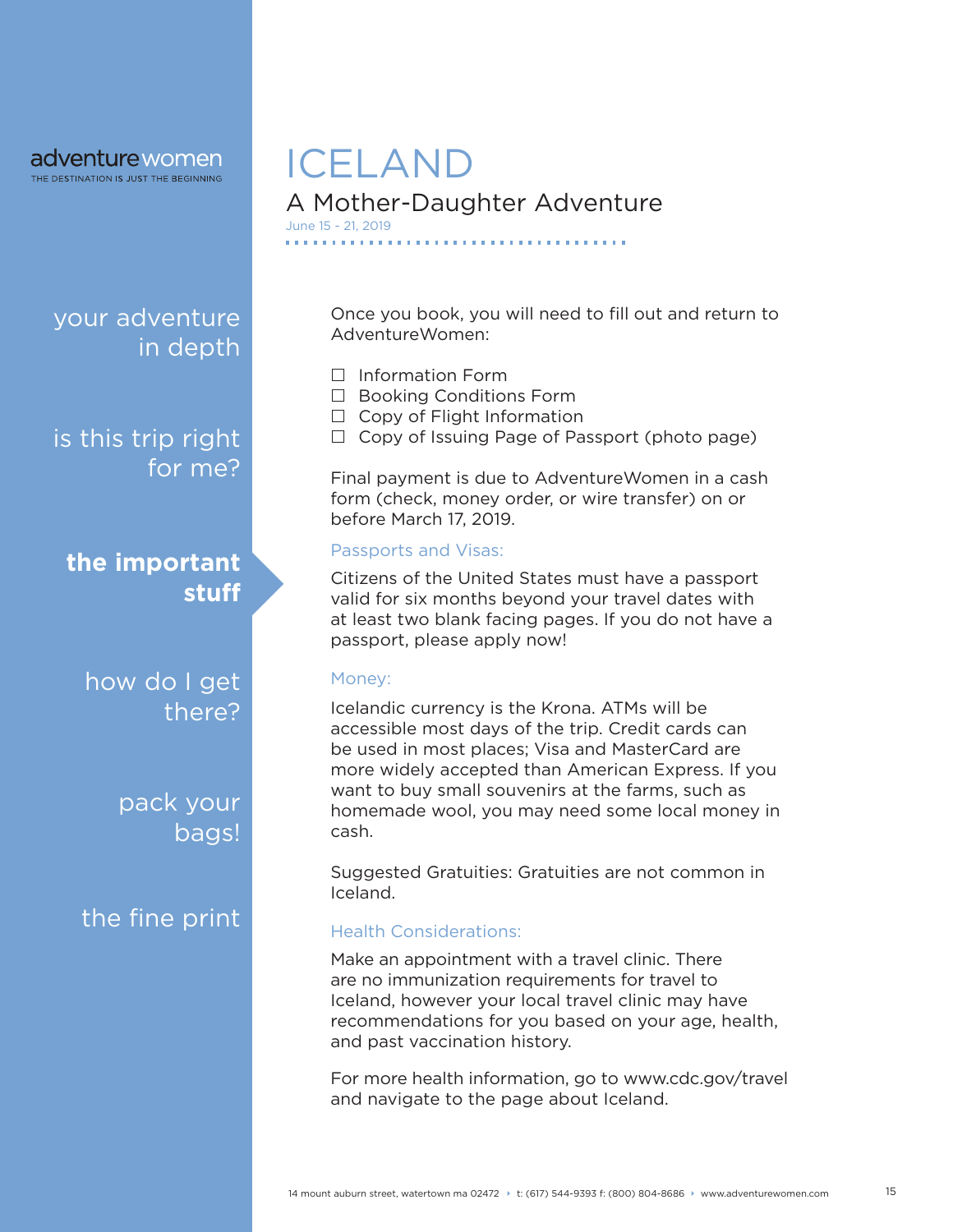THE DESTINATION IS JUST THE BEGINNING

your adventure in depth

is this trip right for me?

the important stuff

**how do I get there?**

> pack your bags!

the fine print

# ICELAND

## A Mother-Daughter Adventure

June 15 - 21, 2019

- Arrive: Arrive at Keflavik International Airport (KEF) on June 15, 2019 by 6:30am.
- Depart: Depart Keflavik International Airport (KEF) on June 21, 2019 after 5:00pm.

We are happy to help you make your flight and travel arrangements. Please contact us at:

#### **(800) 804-8686 or (617) 544-9393 email: info@adventurewomen.com**

If you'd like to do anything prior to or following the AdventureWomen trip, we'd be delighted to help you arrange any trip extensions you're interested in.

**Note:** The recent trend in travel is for travelers to finalize their plans much closer to departure time than was customary in the past. While we try to be as flexible as possible booking last-minute registrants, we must release hotel rooms two to three months prior to departure! Please keep this in mind when making your travel plans.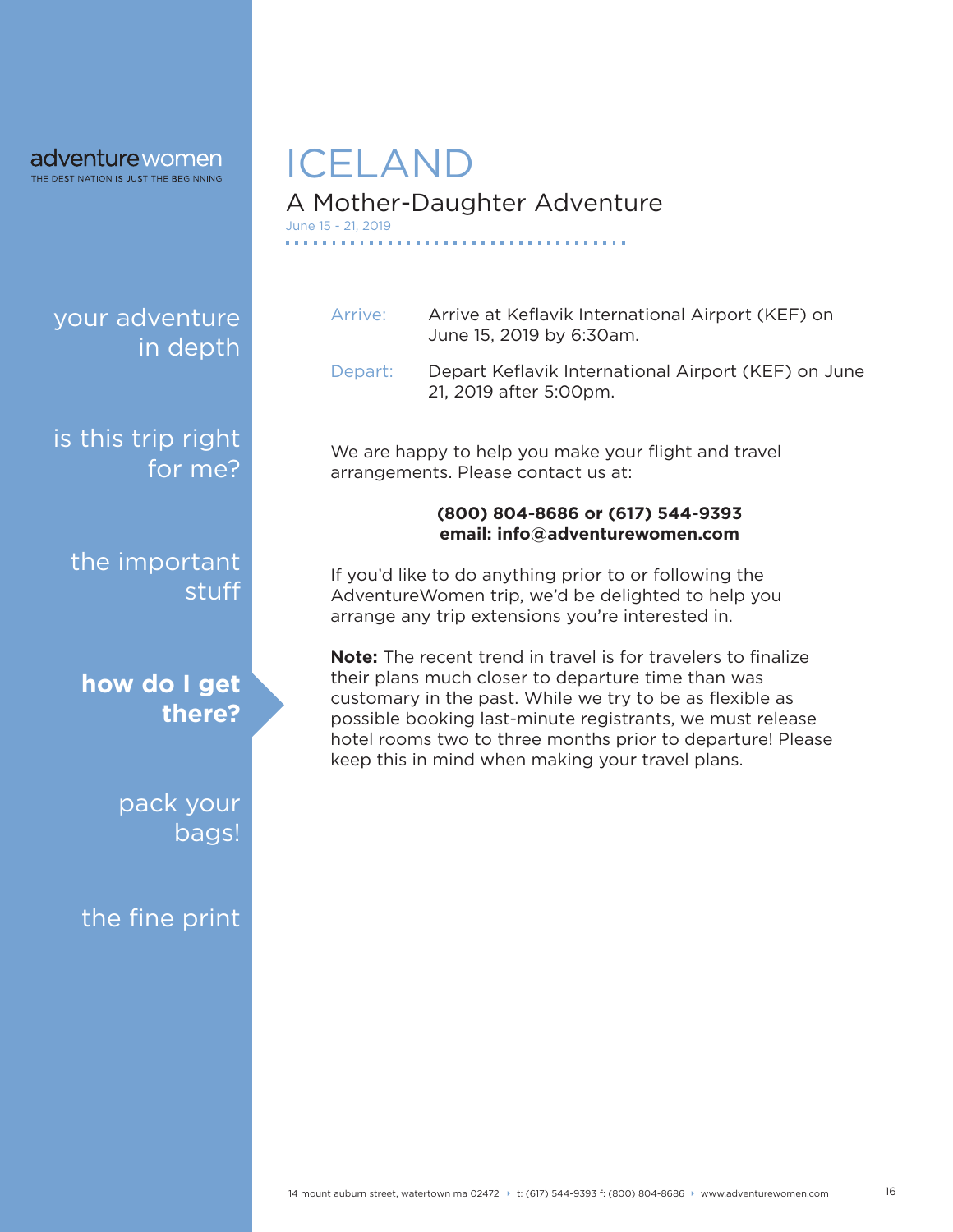THE DESTINATION IS JUST THE BEGINNING

your adventure in depth

is this trip right for me?

the important stuff

how do I get there?

> **pack your bags!**

the fine print

## A Mother-Daughter Adventure ICELAND June 15 - 21, 2019

As you get ready to pack for your adventure, have a look at The AdventureWomen Store at www. theadventurewomenstore.com - we have picked out our favorite travel clothes and outdoor gear to help make packing easy for you. You can also see our recommendations for this trip on the AdventureWomen Pinterest page.

Iceland's summer is from mid-June to mid-August, with average daily temperatures of 58 degrees F in July. (It can be warm enough to wear a light shirt, or cold enough to send you looking for your down jacket!). During this time, almost continual daylight illuminates the land, and occasional rain and drizzle can be common in the south. Light woolens, polypropylene fabrics, and wind- and rainproof clothing are essential. Dressing in layers works best in Iceland's changeable weather. Casual clothes are ideal for all parts of this trip.

#### Clothing and Gear:

- $\Box$  Duffel bag or small suitcase
- $\Box$  Daypack and rain cover
- $\Box$  1 pair medium weight hiking boots
- $\Box$  4-5 pairs wool socks
- $\Box$  2-3 long sleeve shirts
- $\Box$  2-3 short sleeve shirts
- $\Box$  1 wool sweater/fleece jacket
- $\Box$  2 pairs hiking pants
- $\Box$  1 pair hiking shorts
- $\Box$  1-2 sets of nicer clothes for dinners
- $\Box$  1 waterproof/windproof jacket
- $\Box$  5-7 pairs underwear
- $\Box$  2-4 sports bras
- $\Box$  1 wool/fleece hat
- $\Box$  1 pair wool/fleece gloves
- $\Box$  1 bathing suit
- □ Sleepwear

#### AdventureWomen Essentials:

- $\Box$  Travel documents (passport, airline tickets, money)
- $\Box$  2 spare passport photos in case your passport is lost or stolen
- $\Box$  Write down/print out travel insurance number
- $\Box$  Locks for your suitcase/duffel bag
- $\Box$  Optional talarm clock with spare batteries
- $\Box$  Binoculars (optional; 8x40/42 models are excellent choices; center focus models are easiest)
- $\Box$  Digital camera, memory cards, battery charger
- $\Box$  Power adapters
- $\Box$  Sunglasses, case, and strap
- $\Box$  Spare glasses, contact lenses, cleaner, saline, etc.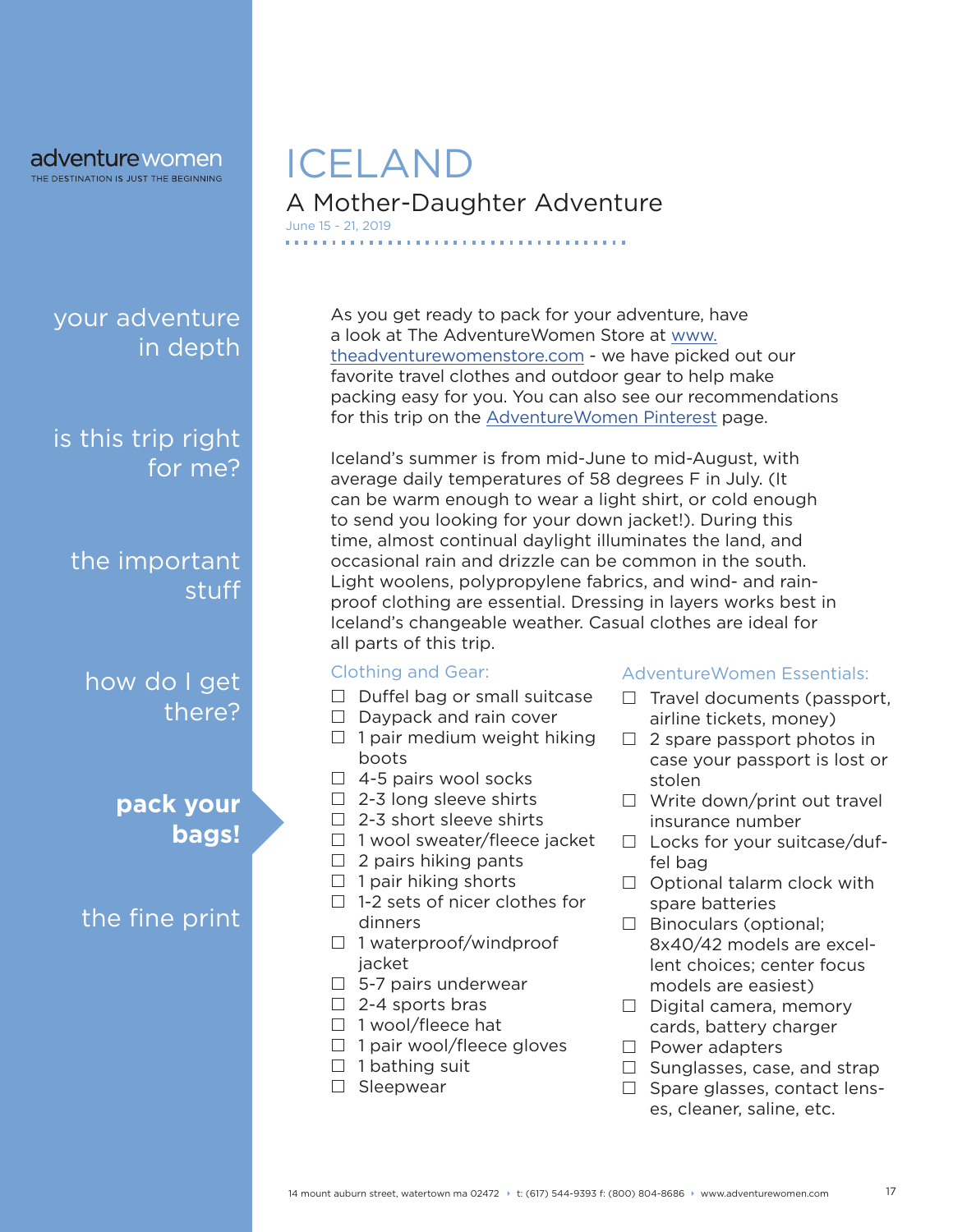THE DESTINATION IS JUST THE BEGINNING

# ICELAND

A Mother-Daughter Adventure

June 15 - 21, 2019

## your adventure in depth

is this trip right for me?

the important stuff

how do I get there?

> **pack your bags!**

the fine print

#### Essentials Continued:

- $\Box$  Money belt or neck pouch
- Your AdventureWomen water bottle
- $\Box$  Sunscreen and lip balm with SPF
- $\Box$  Mosquito repellent
- $\Box$  Hand wipes/hand sanitizer
- $\Box$  Toothbrush/toothpaste
- $\Box$  Soap, shampoo, and conditioner
- $\Box$  Small packet of tissues
- $\Box$  Tampons and panty liners (avoid plastic applicators)
- □ Earplugs: We recommend Mack's Pillow Soft White Moldable Silicone Snore Proof Earplugs. Available at most drugstores or at www. earplugstore.com
- $\Box$  Assortment of stuff sacks and Ziploc bags
- $\Box$  1-2 bandanas/Buff
- $\Box$  Reading material/journal and pens

#### Personal First Aid Kit:

- $\Box$  Prescription medicine you usually take (in original containers)
- $\Box$  Personal epi pen (if you need one, don't forget to pack it!)
- □ Bandages, Gauze, Ace bandage, blister prevention
- $\Box$  Antiseptic wipes/spray
- □ Antibiotic ointment
- $\Box$  Cotton-tipped applicators
- $\Box$  Oral rehydration tablets/ packets
- □ Antidiarrheal medication
- $\Box$  Mild laxative
- Antacid
- $\Box$  Cold remedies
- $\Box$  Ibuprofen/acetaminophen
- $\square$  Eye drops
- $\Box$  Tweezers, scissors (travel size), safety pins

If you prefer to buy a complete kit, we recommend the Smart Travel first aid kit.